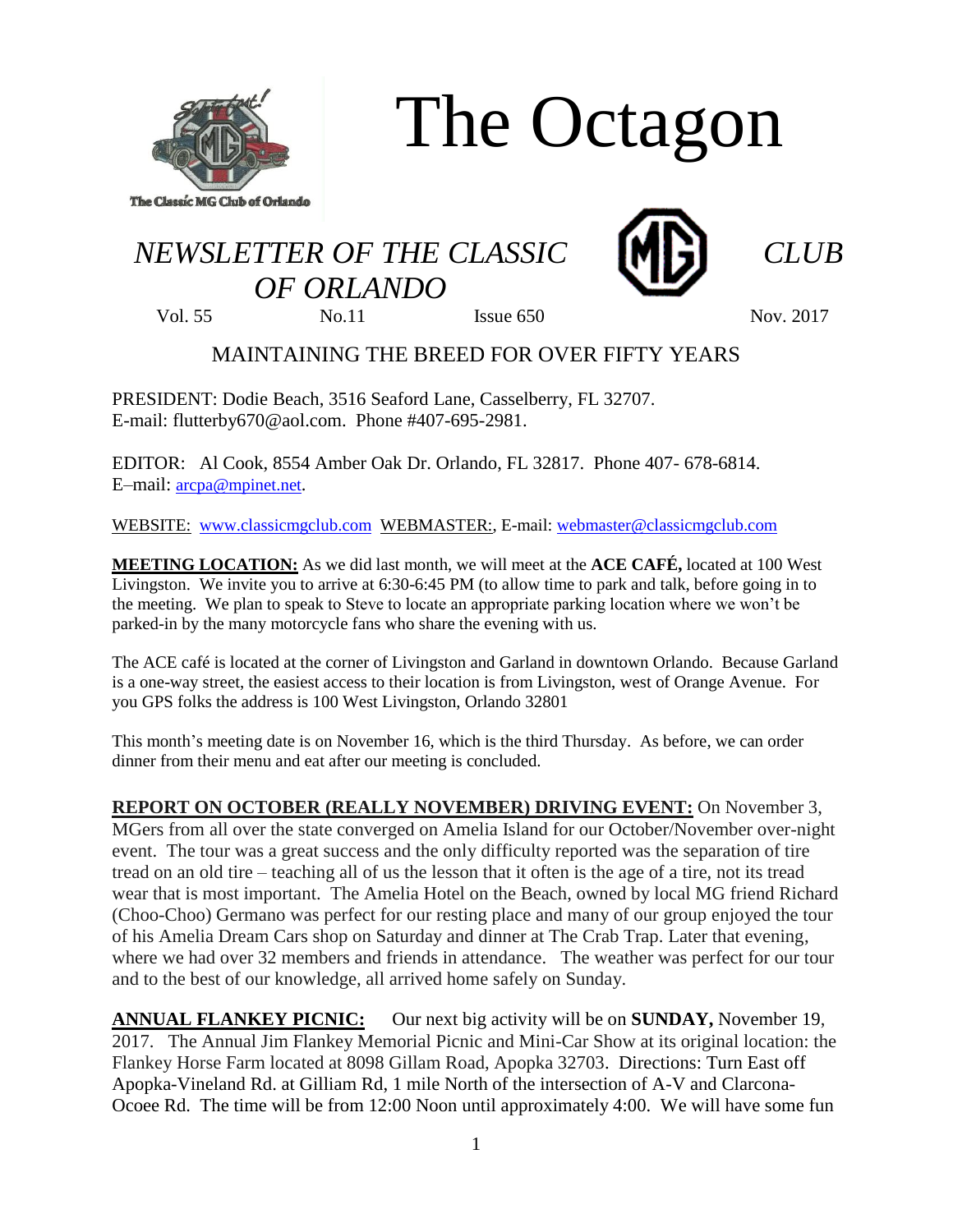with a new twist – **bring an ethnic dish, or a salad, dessert, or appetizer**. It will be BYOC with C standing for folding Chairs. The club will provide nonalcoholic beverages. We ask that you telephone Camille to let her know that you are coming and so that we can avoid having too many 3-bean pickled salads. Her telephone #s are 407-886-3347 (home) or 407-247-2447 (cell). As we have in the past, we will extend the invitation to the rest of the English Car Nation (The BCBC).

**GOF-SOUTH UPDATE**: We had a well-attended meeting on Saturday, October 28 at the Altamonte Springs Hilton. We walked the parking lot to get an idea where we will be and discussed a list of "to dos" for the event. Many of us have homework to get ready. We also heard from a representative of the Hilton and looked at the rooms that are planned for our use. We are still looking for sponsors and donors, and working to obtain good and valuable items for our silent auction, and door prizes and goodie bags. All were encouraged to both register for our event and to register to stay at the Hilton. Visit our website at [http://gofsouth.com](http://gofsouth.com/) and call the Hilton at (407) 830-1985. GOF Chairman Lonnie adds the following: (paste portions of his message of 11/6/17 here)

Progress on GOF-South looks really good. GOF committees and interested club members met to present and tweak the final plans for GOF-South last month. It's confirmed ... this ain't gonna be no "Ho-Hum" GOF!!

**HELP** - We need your help to fund GOF. Need good valuable items for the silent auction. They do not have to be car related. Please don't wait. Call Carol McCormick 407-257-1953 to discuss and for shipping instructions.

Suggested items include:

- Gift cards for good restaurants, theme parks, travel, spa, services.
- A week at your timeshare.
- Valuable items for MGs or shop.
- Re-gift: Don't return unwanted holiday items donate them to the silent auction.

Ask your company or nearby businesses. Perhaps they will donate items or gift certificates to the auction in return for publicity at the show and in the program. Or bypass the auction and donate cash to GOF.

Reminder - **Book your rooms at the Hilton now.** Rooms with discounted room rate are going fast. Let Lonnie if you cannot get a room. Click on "Hotel" on the GOF website <http://www.gofsouth.com/> to book your room or call the hotel at (407) 830-1985.

## **HOLIDAY EVENTS!!!!**

**December 9, 2017**, there will be an open house at the Payne's, At 20612 Angels Landing Ct. Clermont, Florida. Richard and Nancy have invited our club to share in the festivities from 4:00 – 8:00 P.M. Please call 352-394-4969 to RSVP.

Loyal MG Club members Jack and Brian Collins and Ceres Motorsports will be hosting the All British Car Club Winter Holiday Party their business location 640 Kane Court, Oviedo, Florida, on **December 10, 2017**. The club will provide main dishes and some other items. Please RSVP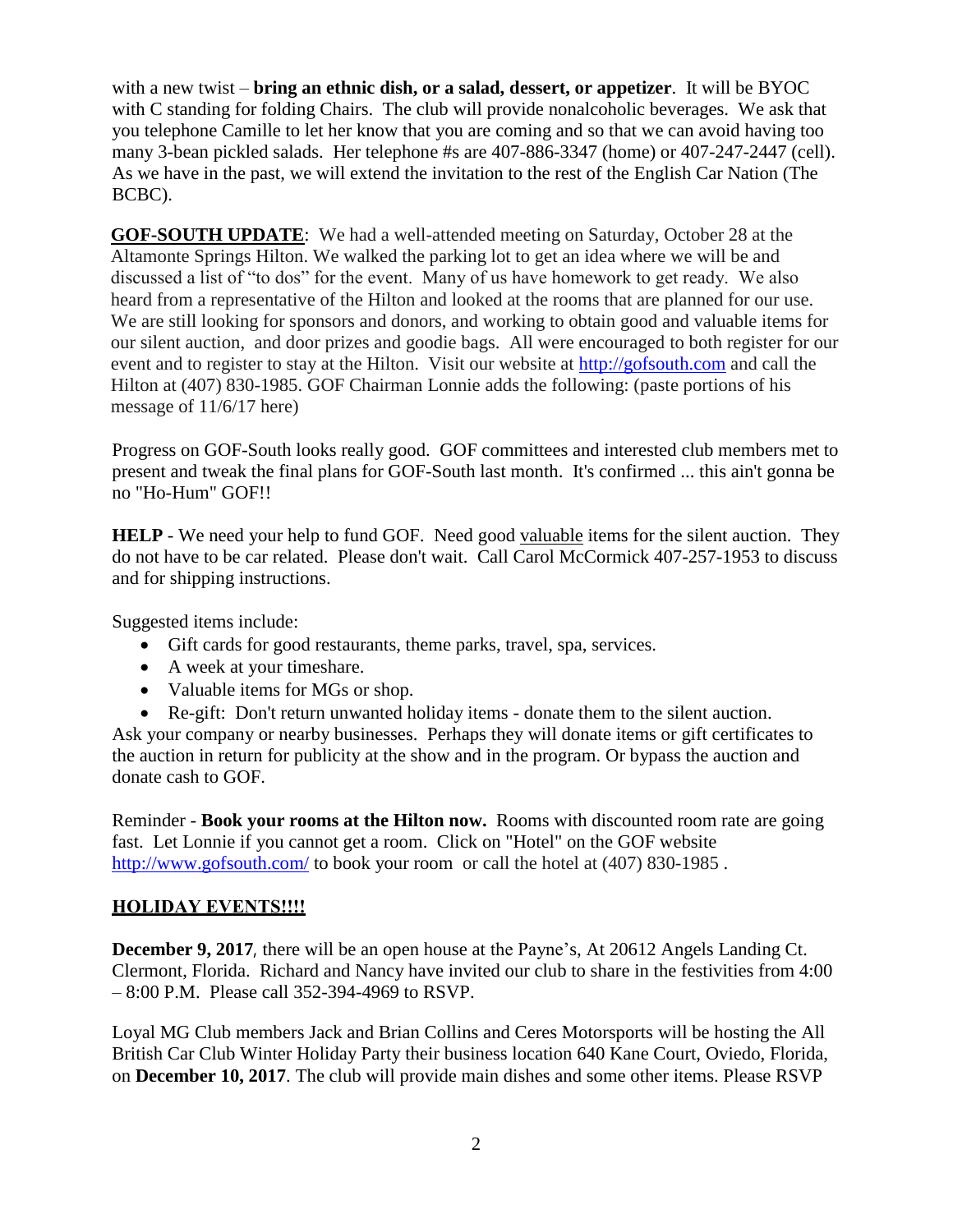by the December 3rd to Dodie Beach at 407-695-2981 and indicate what you will be bringing to this celebration. A flyer is attached to help you know what you can bring.

**The Classic MG Club of Orlando** will have their Holiday party and gift exchange on **December 16, 2017** at the Cooks, 8554 Amber Oak Drive, Orlando, FL. To help people locate our house, we will begin at 4:30 in the afternoon. The club will provide the main dish and nonalcoholic beverages. Members are to bring a side. Please coordinate with Kathy and RSVP by December 9<sup>th</sup> by calling 407-678-6814. Mark your calendars now for this event which will arrive **before** the usual third Thursday meeting that month. The gift exchange can be any unmarked gift valuable or not so valuable! We are still looking for the naked lady vase. These may be traded so don't despair if you get something very original.

The traditional Holiday Tour of Lights is offered in lieu of our meeting on the third Thursday in December (**12/21/17**). We usually gather for a dinner after touring around looking at the local holiday displays of lights. Paul Plasschaert has graciously offered to coordinate this event for the group. More information will be in the December Newsletter.

**FUTURE EVENTS: (**From our brothers at the British Car Club): The British Car Club is planning to visit the *National Parts Depot Car Collection* on **11/18/17** so follow Jeff's messages for more information.

We will be having an overnighter in January. Plans are being firmed up as we read this newsletter.

On **February 17, 2018**, we will again meet up with our traveling T Car Friends from Virginia for a Meet & Greet and picnic. This year, the picnic will be held at Lake Idamere Park in Tavares. As they did last year, John and Sharon Spadaro will head it up, but I am sure they would welcome any help we could provide. More information later, but John has prepared a flyer to remind us to put this on our calendars for early in the new year.

**WELCOME NEW MEMBER:** Dale DeWitt is the proud owner of a 1975 MGB Fiftieth Anniversary B and for some reason wants to join our group. Give him your condolences when you see him and be sure to tell him about our dues structure (Ha!).

**FOR SALE ITEMS:** Please send your information to the editor. I have no feedback from the large number of listings from last month, so out of an abundance of laziness, we will repeat them here:

Pete Rogers always seems to have a variety of MG parts that he has accumulated in his many restoration projects and rather than a random list (that would miss more than it includes), he suggests that if you have a need, that you call him to see if he has what you need. Pete's telephone # is 352-406-1948.

Derek Starcher [\(drshbs1@frontier.com\)](mailto:drshbs1@frontier.com) has a 1969 MGC roadster. It is an automatic with 47K miles. He has owned it for 25 years. It is in Auburndale. You can email him or call at 863-967- 3496.

Jim Driskell is selling his 1974 chrome-bumper MGB. It has some work to do before it is finished, but he has to move. Asking \$3,500. E-mail him at [www.1920lakeside.com.](http://www.1920lakeside.com/)